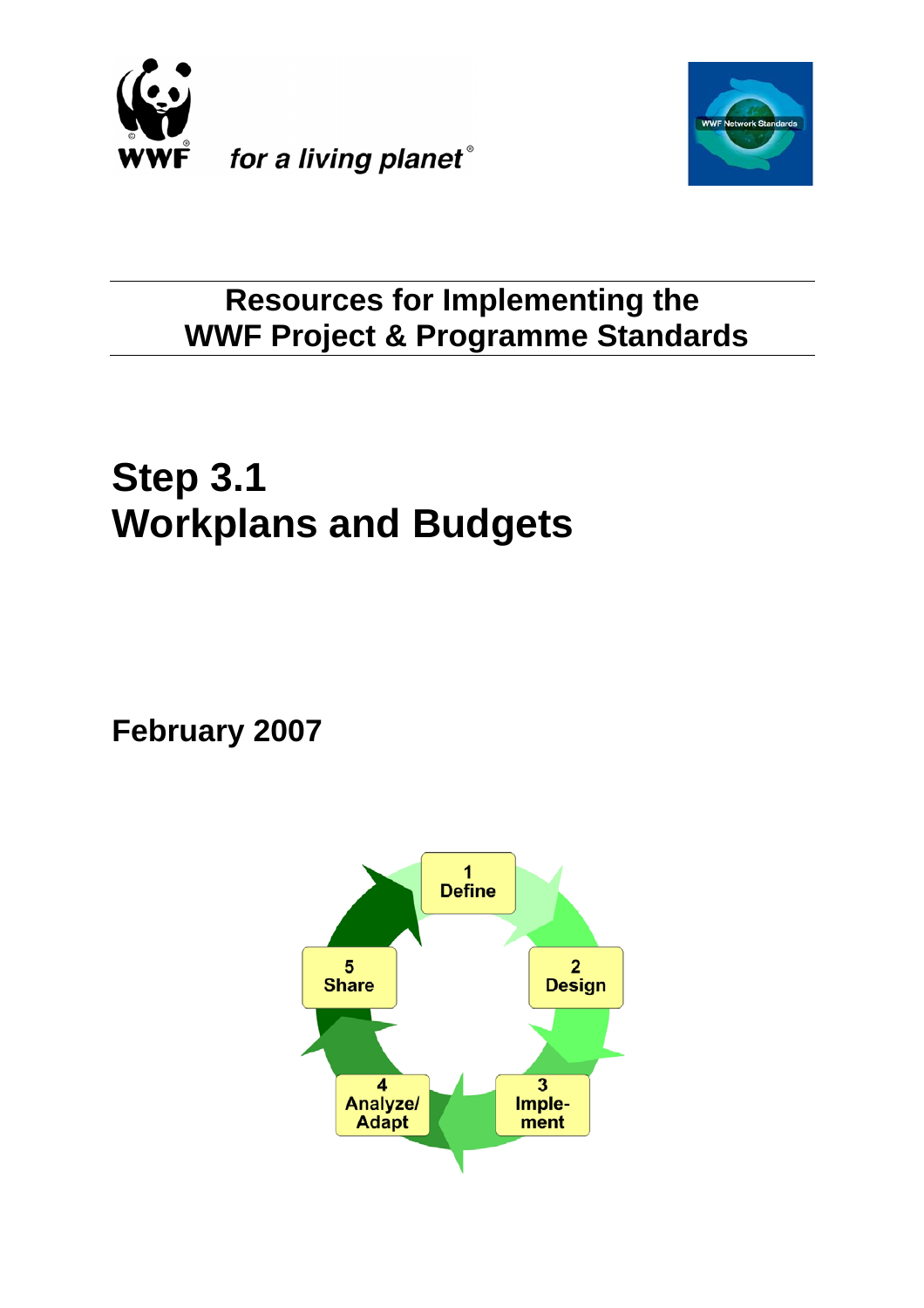## **Contents**

This document is intended as a guidance resource to support the implementation of the *WWF Standards of Conservation Project and Programme Management.* Although each step in these *Standards* must be completed, the level of detail depends on the circumstances of individual projects and programmes. Accordingly, each team will have to decide whether and to what level of detail they want to apply the guidance in this document.

This document may change over time; the most recent version can be accessed at: <https://intranet.panda.org/documents/folder.cfm?uFolderID=60981>

**Written by:** Michael Mikov (WWF-Australia) **Edited by**: Foundations of Success Will Beale (WWF-UK) Eric Swanson (WWF-US) Jon Tua (WWF-US) Carlo Scapinelli (WWF-Int)

Please address any comments to Sheila O'Connor ([soconnor@wwfint.org\)](mailto:soconnor@wwfint.org).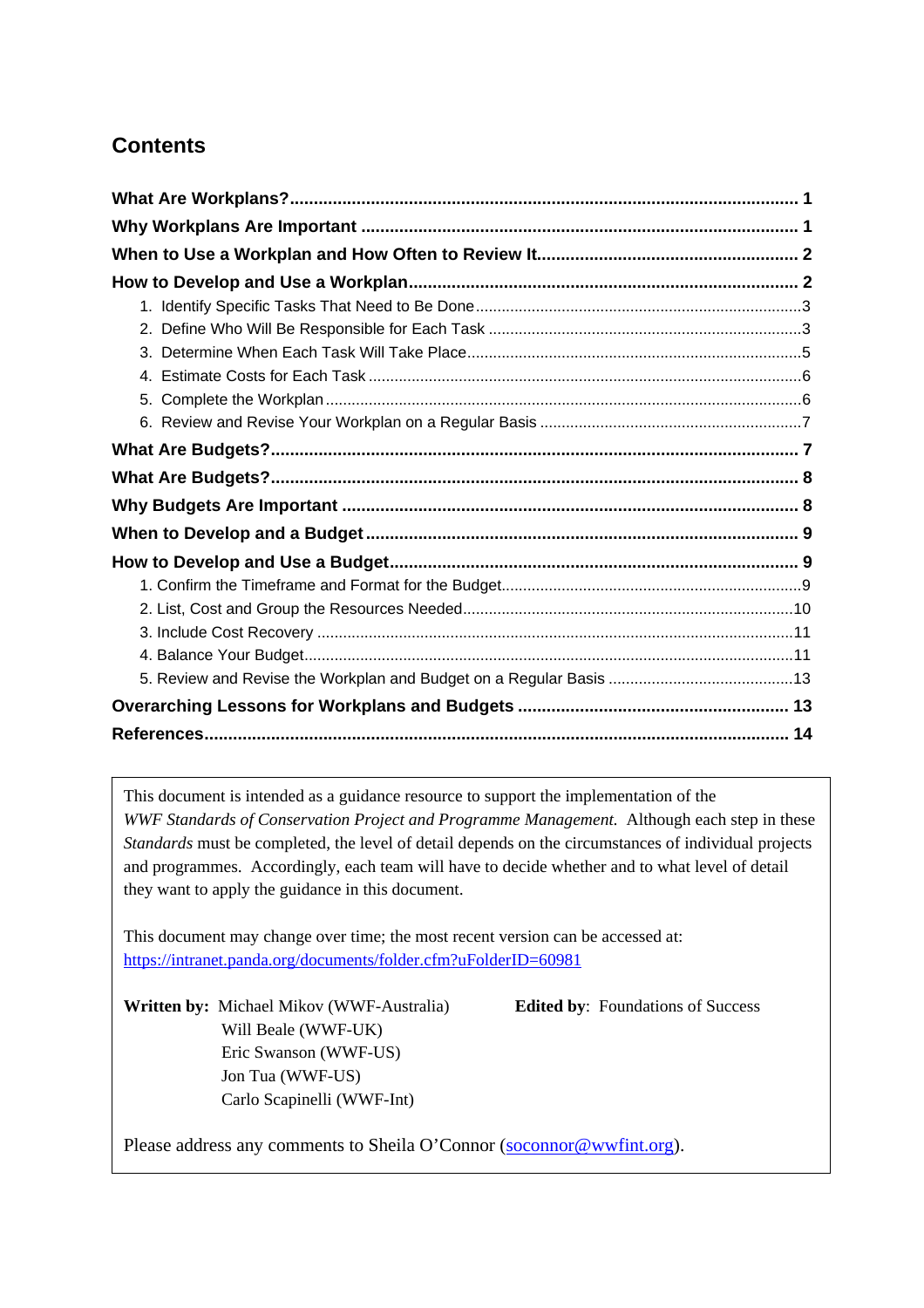## **Workplans and Budgets**

## <span id="page-2-0"></span>**What Are Workplans?**

A workplan is a short-term schedule for implementing an action, monitoring, or operational plan. Workplans typically list tasks required, who will be responsible for each task, when each task will need to be undertaken, and the amounts of human and other resources required to complete each task. An accompanying budget, ideally organized both by objectives and activities and against standard accountancy budget lines, ensures all costs have been accounted for, and supports future financial management of the project.

The project's action plan explains how a project will achieve its goals and why the project undertakes certain activities. Likewise, operational and monitoring plans outline the general approaches for implementing and monitoring progress for your project. In a workplan, your project team and partners turn your general action, monitoring, and operational plans into much more specific shortterm plans. The workplan sets out the detailed tasks that need to be completed in order to deliver the project's general plans. A workplan normally covers the next few months or at most, a year – there is no point in developing this level of detail for time periods in the more distant future because the situation will undoubtedly change before then.

The project workplan is essentially a calendar or schedule that links the tasks to be done to the resources needed to do them. The workplan identifies:

- **What** specific tasks are required;
- Who will be responsible for helping to complete each task;
- **When** each task will be undertaken and the sequence of linked tasks; and
- **How much** each task will cost and how it will be funded**.**

These workplans can be recorded in a table, Gantt chart, and/or project calendar. Depending on the size and scale of the programme or project, the overall workplan can be further developed into workplans for sub-projects, teams or even individuals.

## **Why Workplans Are Important**

A workplan breaks the project down into small, manageable pieces and reduces the overall complexity of the project. It gives you a more precise definition of the short-term tasks, deliverables, and people responsible. This helps the project team to:

- Ensure all the essential tasks in the project are planned and reduce the chance of overlooking an essential step in completing the project
- Allocate tasks efficiently to individuals (all tasks allocated with no duplication)
- Be aware of short-term priorities and how individual performance will be assessed
- Establish a project schedule that can be tracked and monitored
- Set expectations for project progress and establish accountability
- Analyse problem areas more effectively
- Develop a more accurate budget and ensure adequate funding and other resources are available.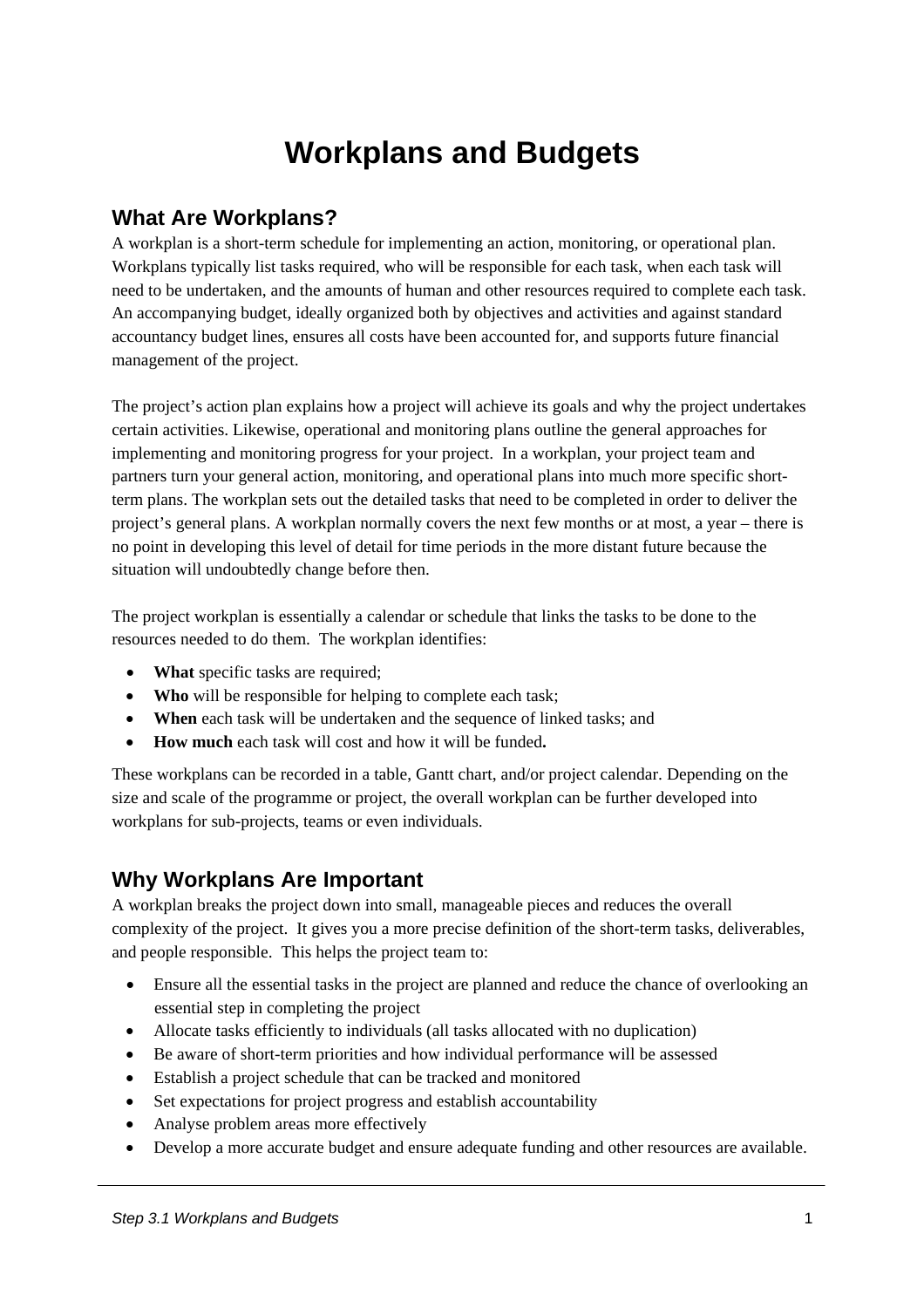## <span id="page-3-0"></span>**When to Use a Workplan and How Often to Review It**

As outlined in the *WWF Standards of Project and Programme Management,* all projects and programmes need to develop a workplan during Step 3.1 as they commence implementation of their work. Initial workplans should be developed by the project team after the action plan, monitoring plan and operational plans have been completed. Workplans are short-term by nature; one year is a typical period of coverage but they can be from 3 months to 3 years. If a workplan is truly being used to guide a project's activities, the project team should be consulting it on a weekly basis.

It is also good practice to make time to formally review and revise your workplan at monthly, quarterly, or at least six-month intervals. In a multi-year project, you should produce a new workplan as part of your annual planning and budgeting cycle. Once you have developed your workplan, you can use it to guide project activities, prepare a project budget, and establish a baseline for monitoring and performance assessment. The first part of this guide discusses workplans and the second part covers budgets.

## **How to Develop and Use a Workplan**

Workplans need to be developed by the project managers, project staff and/or key team members who will be implementing them. Your overall workplan may be developed as a team exercise in a workshop, or by aggregating individual plans. Either way, central coordination by the project leader is clearly very important.

As you develop the workplan, you will need to refer to the general action, monitoring, and operational plans that you developed earlier so that each of the activities and needs identified in these plans are included in your workplan. You also need to ensure that your workplan includes any activities or needs identified in your fundraising, capacity building and partnership development.

Although your workplans may be quite detailed and precise, you should be prepared to make changes and amendments to your plans as your project's situation changes. You may find, for example, that you cannot get the funds or people at a certain time when they were originally expected to be available. This is why adaptive management is so important.

Developing a workplan involves going through the following steps:

- 1) Identify specific tasks that need to be done
- 2) Define who will be responsible for each task
- 3) Determine when each task will take place
- 4) Estimate costs for each task
- 5) Complete the workplan
- 6) Revisit and revise your workplan on a regular basis

The exact nature of each of these steps depends on the specific workplan format that you use (see Box 1). Furthermore, the level of detail to show in your workplan depends on a number of factors, including the experience of the team, project assumptions and risks, and the clarity of project strategies/activities.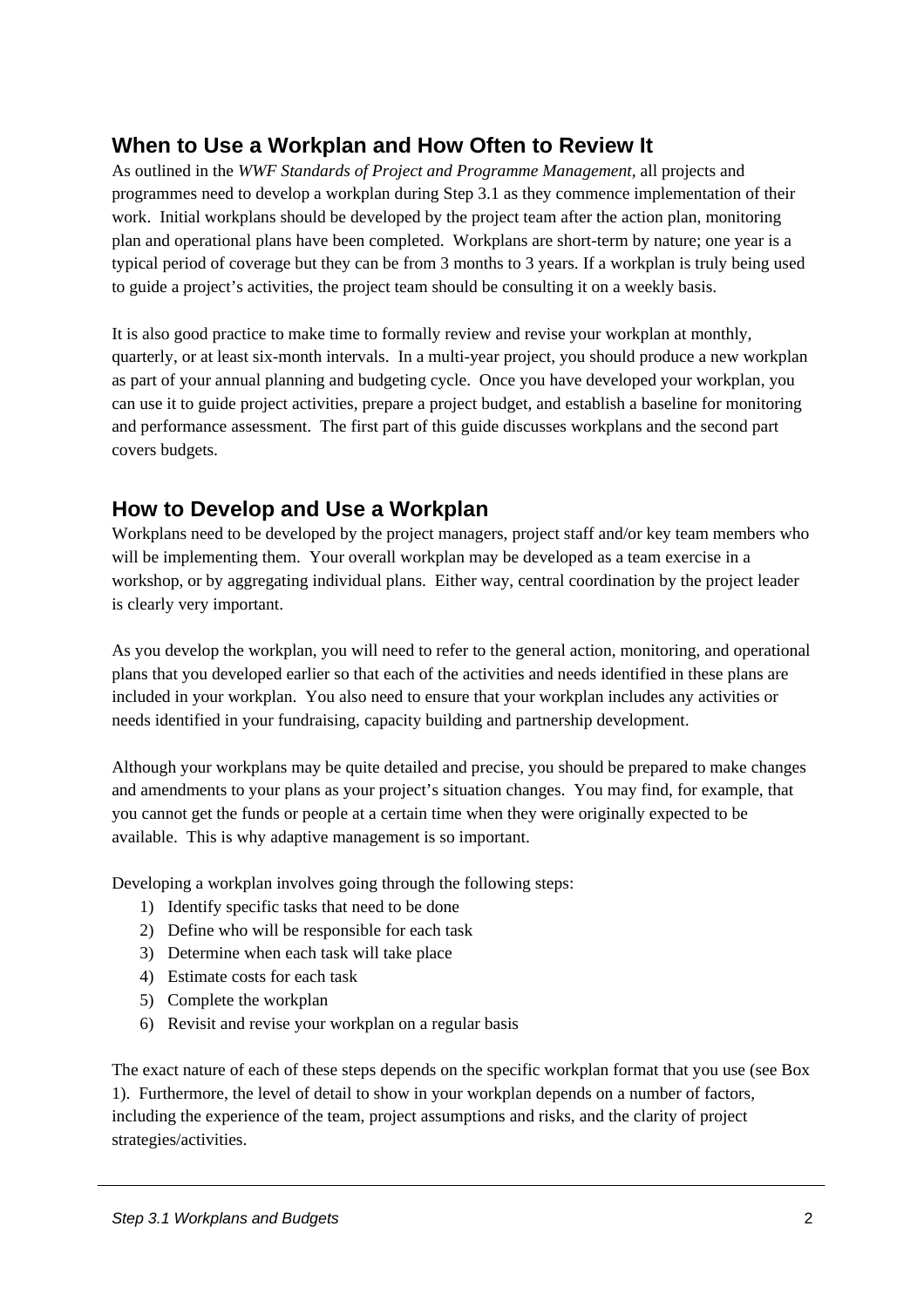#### <span id="page-4-0"></span>*1. Identify Specific Tasks That Need to Be Done*

Developing a workplan starts by reviewing the various activities that you identified in your general action, monitoring, and operational plans and determining which of these need to be implemented over the current planning period. These can be compiled in a work breakdown structure – the list of your objectives, activities/ strategies, monitoring needs, and operational actions shown in the first columns (See Box 1).

For each activity, you will need to break it down into specific tasks that will need to be completed to accomplish the activity. A **task** is a specific action in a workplan required to implement activities, Monitoring Plan, or other components of a strategic plan. It is a discrete package of work that is assigned to specific individuals to complete over a relatively short time frame. (Some planners specify that each task must be able to be completed in two weeks.) To the extent possible, you should define each task so that:

- It has clearly identified beginning and end points:.
- You can easily estimate the time and cost required to complete the task;
- You can easily assess its progress and completion; and
- It is distinct from other tasks, yet its relationship to other tasks can be described.

In many cases, breaking down an activity into its component pieces is a relatively simple process, especially if you have an experienced team and the activities are relatively straightforward and well understood. In some cases, however, where the work is more complex or new to the group, this exercise may require creative thinking such as brainstorming a range of possible tasks to accomplish a specific activity and then evaluating these possibilities to see which makes the most sense.

Importantly, keep this process simple. The key here is to understand the work that you need to do to carry out your strategies in the short run, in enough detail for you and your team to know who is responsible, over what timeframe, and with enough clarity so you can monitor progress.

#### *2. Define Who Will Be Responsible for Each Task*

As you develop each task, it is also important to define who will be responsible for it across your project team members, consultants, and partners. The following factors should be considered when defining responsibilities for a task:

- Skills and knowledge required for the task
- Availability of individual does the person have the time to do the work?
- Individual's interest and motivation in carrying out the task
- Organizational structure foreseen for the whole project
- Level of authority or positional power required for the task
- Natural groupings of tasks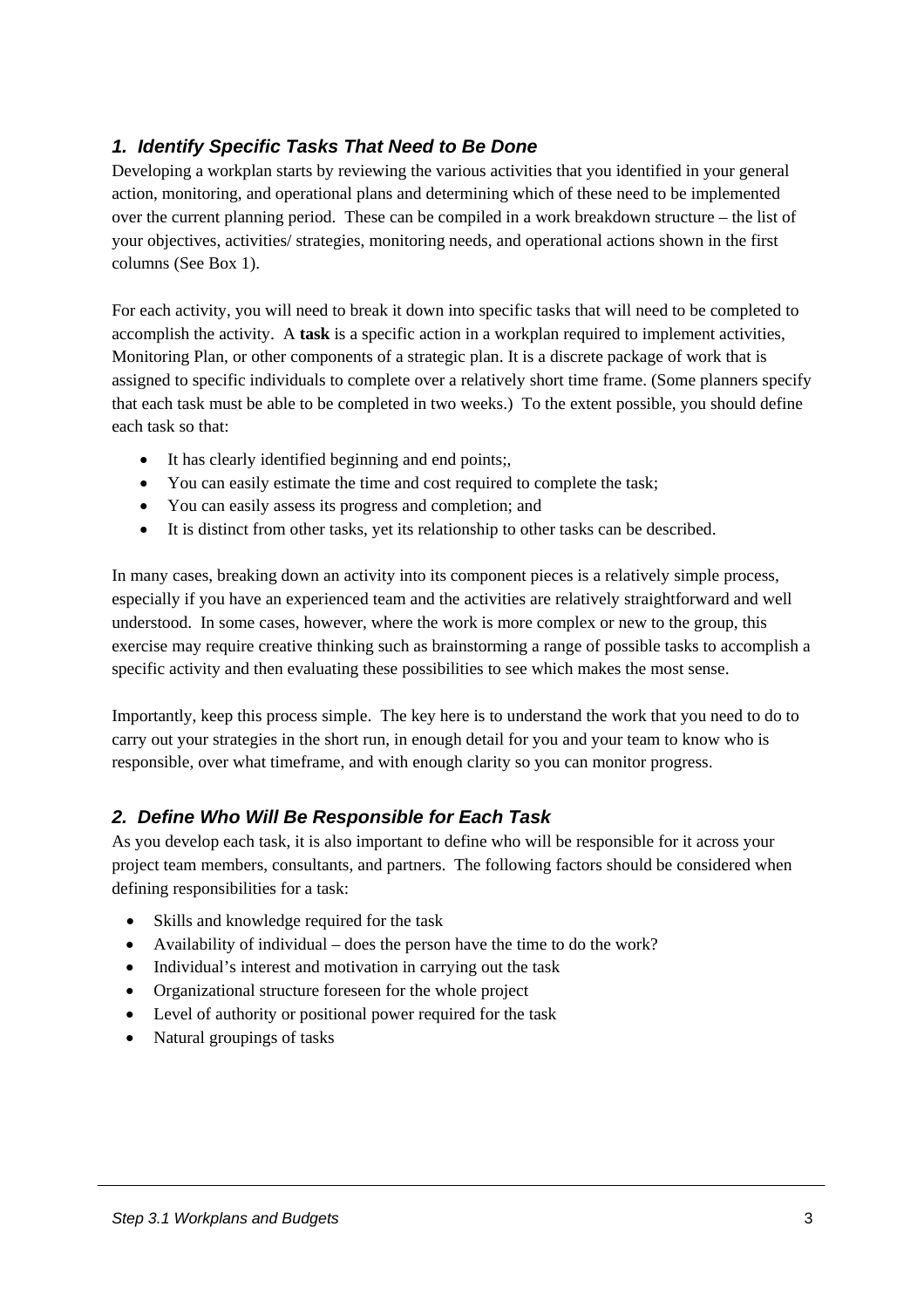#### **Box 1. Options for Formats/Tools for Completing Workplans**

#### **A. Simple Table**

This format can be done in a handwritten or word document or in a spreadsheet. If you use a spreadsheet, you can manipulate the information more flexibly. For example you can:

- Insert unit cost figures and quickly calculate the cost of a task
- Filter (sort) all the tasks assigned to an individual, and calculate whether that person's time is allocated at an appropriate level

| <b>Work Breakdown</b>         |         |                  |      |
|-------------------------------|---------|------------------|------|
| - Task                        | Who     | <b>Dates</b>     | Cost |
| <b>OBJECTIVE A</b>            |         |                  |      |
| <b>Activity A</b>             |         |                  |      |
| - Task A1                     | Jose    | Oct 1 - Oct 15   | 500  |
| - Task A2                     | Mary    | Oct 16 - Oct 27  | 1000 |
| - Task A3                     | Mary    | Oct $27 - Nov 5$ | 1000 |
| <b>Activity B</b>             |         |                  |      |
| - Task B1                     | Andreas | Oct 1            | 0    |
| - Task B2                     | Elena   | Oct $3 - 9$      | 2000 |
| <b>Monitoring Indicator M</b> |         |                  |      |
| - Task M1                     | Jose    | Oct 15, Nov15    | 100  |
| - Task M2                     | Elena   | Oct 15 - Nov 1   | 1000 |
| <b>Monitoring Indicator N</b> |         |                  |      |
| - Task N1                     | Mary    | Oct 1-3          | 1000 |
| <b>Operational Work X</b>     |         |                  |      |
| - Task X1                     | Elena   | Oct              | 500  |

#### **B. Gantt Chart**

This format can be done in a spreadsheet as shown in the example above or project management software as shown below.A Gantt chart differs from a simple table in that it also shows a time line for the duration of activities. It can be very helpful to show the sequence of tasks in a visual way. For example, it can help you to spot upcoming peaks in activity, and periods where you should be less busy. In the example below, you can see that Elena is double-booked for two activities that are scheduled to take place in mid October.

| la1<br>Eile    | Edit View Insert Format Tools Project Collaborate                        |              |                                 | Window Help    | Type a ques                                                                                                                                                                                                                                                                                                                                                                                                                                                                   |
|----------------|--------------------------------------------------------------------------|--------------|---------------------------------|----------------|-------------------------------------------------------------------------------------------------------------------------------------------------------------------------------------------------------------------------------------------------------------------------------------------------------------------------------------------------------------------------------------------------------------------------------------------------------------------------------|
|                | D & B & B \ Q \ Q   C   &   ∞ #   E @   No Group                         |              |                                 |                | $\bullet$ $\frac{1}{\sqrt{2}}$ 2 $\frac{2}{2}$ $\leftarrow$ $\Rightarrow$ $\frac{1}{2}$ $\Rightarrow$ $\frac{1}{2}$ $\Rightarrow$ $\frac{1}{2}$ $\Rightarrow$ $\frac{1}{2}$ $\Rightarrow$ $\frac{1}{2}$ $\Rightarrow$ $\frac{1}{2}$ $\Rightarrow$ $\frac{1}{2}$ $\Rightarrow$ $\frac{1}{2}$ $\Rightarrow$ $\frac{1}{2}$ $\Rightarrow$ $\frac{1}{2}$ $\Rightarrow$ $\frac{1}{2}$ $\Rightarrow$ $\frac{1}{2}$ $\Rightarrow$<br>$\overline{\phantom{a}}$<br>$-8$<br>$\mathbf{B}$ |
|                | Tasks Resources Track Report       Next Steps and Related Activities ▼ _ |              |                                 |                |                                                                                                                                                                                                                                                                                                                                                                                                                                                                               |
|                | Jose                                                                     |              |                                 |                |                                                                                                                                                                                                                                                                                                                                                                                                                                                                               |
|                | Task Name                                                                | Start        | Finish                          | Resource Names | October<br>November<br>December<br>9/25   10/2   10/9   10/16   10/23   10/30   11/6   11/13   11/20   11/27   12/4   12/11   12/18   1                                                                                                                                                                                                                                                                                                                                       |
| $\mathbf{1}$   | $\mathsf{B}$ objective a                                                 |              | Mon 10/3/05 Tue 11/22/05        |                |                                                                                                                                                                                                                                                                                                                                                                                                                                                                               |
| $\overline{2}$ | $\Box$ Activity A                                                        | Mon 10/3/05  | Tue 11/8/05                     |                |                                                                                                                                                                                                                                                                                                                                                                                                                                                                               |
| 3              | - Task A1                                                                | Mon 10/3/05  | Sat 10/15/05 Jose               |                | Jose                                                                                                                                                                                                                                                                                                                                                                                                                                                                          |
| $\overline{4}$ | - Task A2                                                                | Mon 10/17/05 | Fri 10/28/05 Mary               |                | <b>Mary</b>                                                                                                                                                                                                                                                                                                                                                                                                                                                                   |
| 5              | - Task A3                                                                | Mon 10/31/05 | Tue 11/8/05 Mary                |                | Mary                                                                                                                                                                                                                                                                                                                                                                                                                                                                          |
| 6              | $\Box$ Activity B                                                        | Mon 10/3/05  | Fri 10/14/05                    |                |                                                                                                                                                                                                                                                                                                                                                                                                                                                                               |
| $\overline{7}$ | - Task B1                                                                | Mon 10/3/05  | Mon 10/3/05 Andreas             |                | <b>Andreas</b>                                                                                                                                                                                                                                                                                                                                                                                                                                                                |
| 8              | $-$ Task $B2$                                                            |              | Fri 10/14/05 Fri 10/14/05 Elena |                | Elena                                                                                                                                                                                                                                                                                                                                                                                                                                                                         |
| $\overline{9}$ | $\boxdot$ Monitoring Indicator Mon 10/17/05 Tue 11/22/05                 |              |                                 |                |                                                                                                                                                                                                                                                                                                                                                                                                                                                                               |
| 10             | - Task M1                                                                | Mon 10/17/05 | Tue 11/22/05 Jose               |                | Jose                                                                                                                                                                                                                                                                                                                                                                                                                                                                          |
| 11             | - Task M2                                                                |              | Mon 10/17/05 Mon 11/21/05 Elena |                | Elena                                                                                                                                                                                                                                                                                                                                                                                                                                                                         |
| 12             | $\Box$ Monitoring Indicator                                              | Mon 10/3/05  | Tue 10/4/05                     |                |                                                                                                                                                                                                                                                                                                                                                                                                                                                                               |
| 13             | - Task N1                                                                | Mon 10/3/05  | Tue 10/4/05 Mary                |                | <b>B</b> Mary                                                                                                                                                                                                                                                                                                                                                                                                                                                                 |
| 14             | $\Box$ Sustainability Work                                               | Fri 10/14/05 | Fri 10/14/05                    |                |                                                                                                                                                                                                                                                                                                                                                                                                                                                                               |
| 15             | - Task X1                                                                | Fri 10/14/05 | Fri 10/14/05 Elena              |                | Elena                                                                                                                                                                                                                                                                                                                                                                                                                                                                         |
|                |                                                                          |              |                                 |                |                                                                                                                                                                                                                                                                                                                                                                                                                                                                               |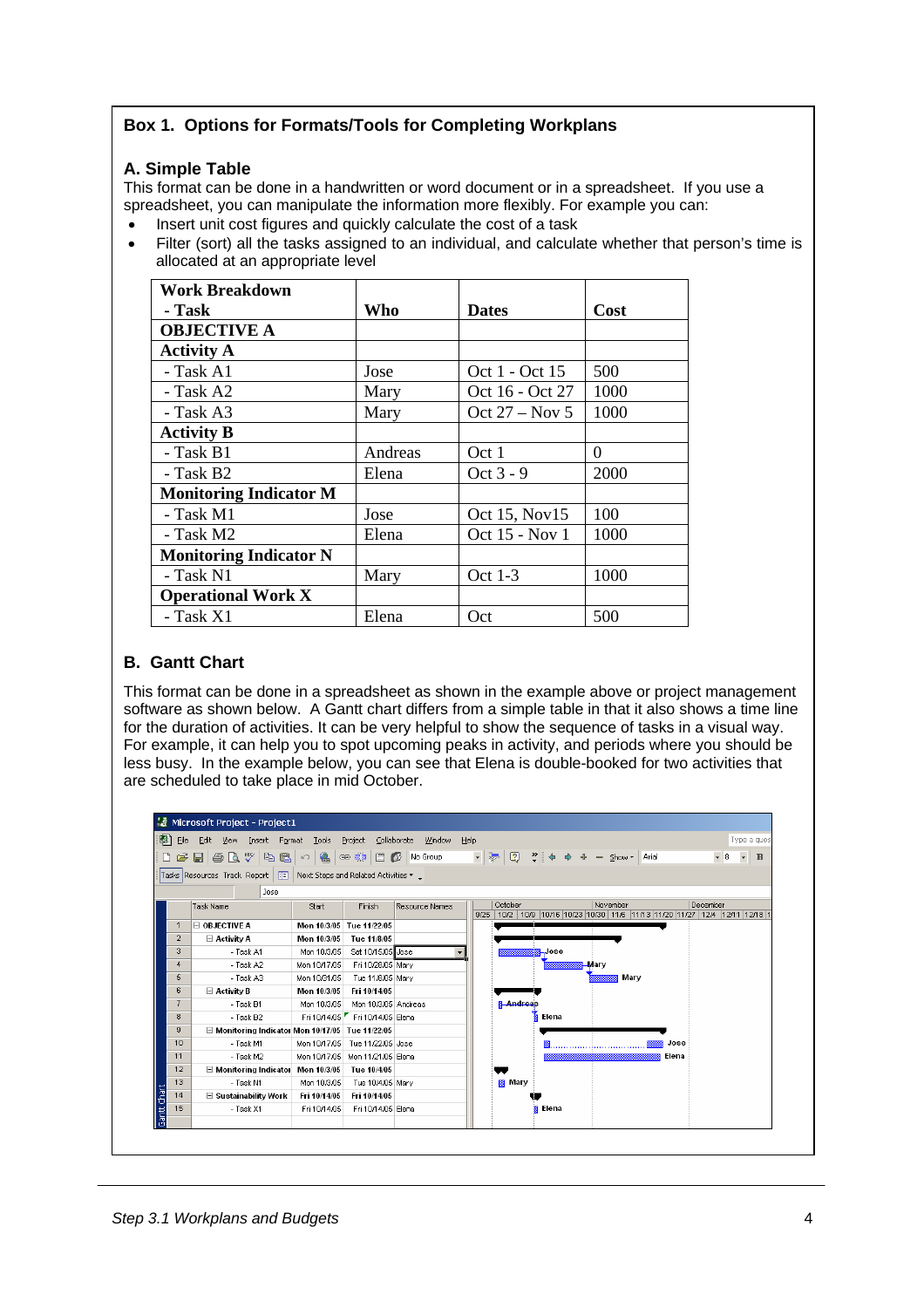#### <span id="page-6-0"></span>**C. Spreadsheet Gantt Chart (preferred format)**

This format can be done in a spreadsheet or text document. If you use a spreadsheet, you can manipulate the information more flexibly. For example you can:

- Add a column of unit cost figures and quickly estimate the cost of a task
- Sort all tasks assigned to an individual and calculate the allocation of that person's time

| <b>Work Breakdown:</b>        | Who     | <b>Dates</b> |     |     | <b>Deliverables</b> |                              |
|-------------------------------|---------|--------------|-----|-----|---------------------|------------------------------|
| <b>Activities and Tasks</b>   |         | Jun          | Jul | Aug | Sep                 |                              |
| <b>OBJECTIVE A</b>            |         |              |     |     |                     | Completion of nest boxes     |
| <b>Activity A</b>             |         |              |     |     |                     | Half of next boxes installed |
| $-$ Task A1                   | Jose    |              |     |     |                     | Remaining nest boxes in      |
| $-$ Task A2                   | Mary    |              |     |     |                     |                              |
| $-$ Task A3                   | Mary    |              |     |     |                     | Monitoring plan complete     |
| <b>Activity B</b>             |         |              |     |     |                     | Monitoring cameras set up    |
| - Task B1                     | Andreas |              |     |     |                     |                              |
| - Task B2                     | Elena   |              |     |     |                     | Ongoing photos of nests      |
| <b>Monitoring Indicator M</b> |         |              |     |     |                     | Analysis of nesting success  |
| - Task M1                     | Jose    |              |     |     |                     |                              |
| - Task M2                     | Elena   |              |     |     |                     | Complete long term M plan    |
| <b>Monitoring Indicator N</b> |         |              |     |     |                     |                              |
| - Task N1                     | Mary    |              |     |     |                     | Two funding proposals sent   |
| <b>Operational Work X</b>     |         |              |     |     |                     | Completion of nest boxes     |
| - Task X1                     | Elena   |              |     |     |                     | Half of next boxes installed |

One benefit of defining who is responsible for each task is that doing the overall project workplan helps set up individual performance assessments. In addition to defining who is responsible for completing a task, some planners also like to decide who is accountable for ensuring that the task is completed, who must be consulted in undertaking the task, and who must be informed about the results.

#### *3. Determine When Each Task Will Take Place*

As noted above, for each task you should estimate a start and end date and the total time required to complete the task (e.g. number of days). The accuracy of a task's time estimate usually depends on whether you have done similar work in the past. Where this experience is lacking, sometimes you just need to accept this uncertainty and get on with the task. However if you are very concerned you may be able to improve the quality of your estimate by breaking large or complex tasks down further into sub tasks and then summing the time for the sub tasks. It is important to make the project schedule realistic and take into account everything from dependencies between tasks to holidays to other activities that project staff may have to do.

Estimating task duration is probably one of the most challenging aspects of project work planning. Task duration is rarely overestimated, and is frequently underestimated. The estimation process is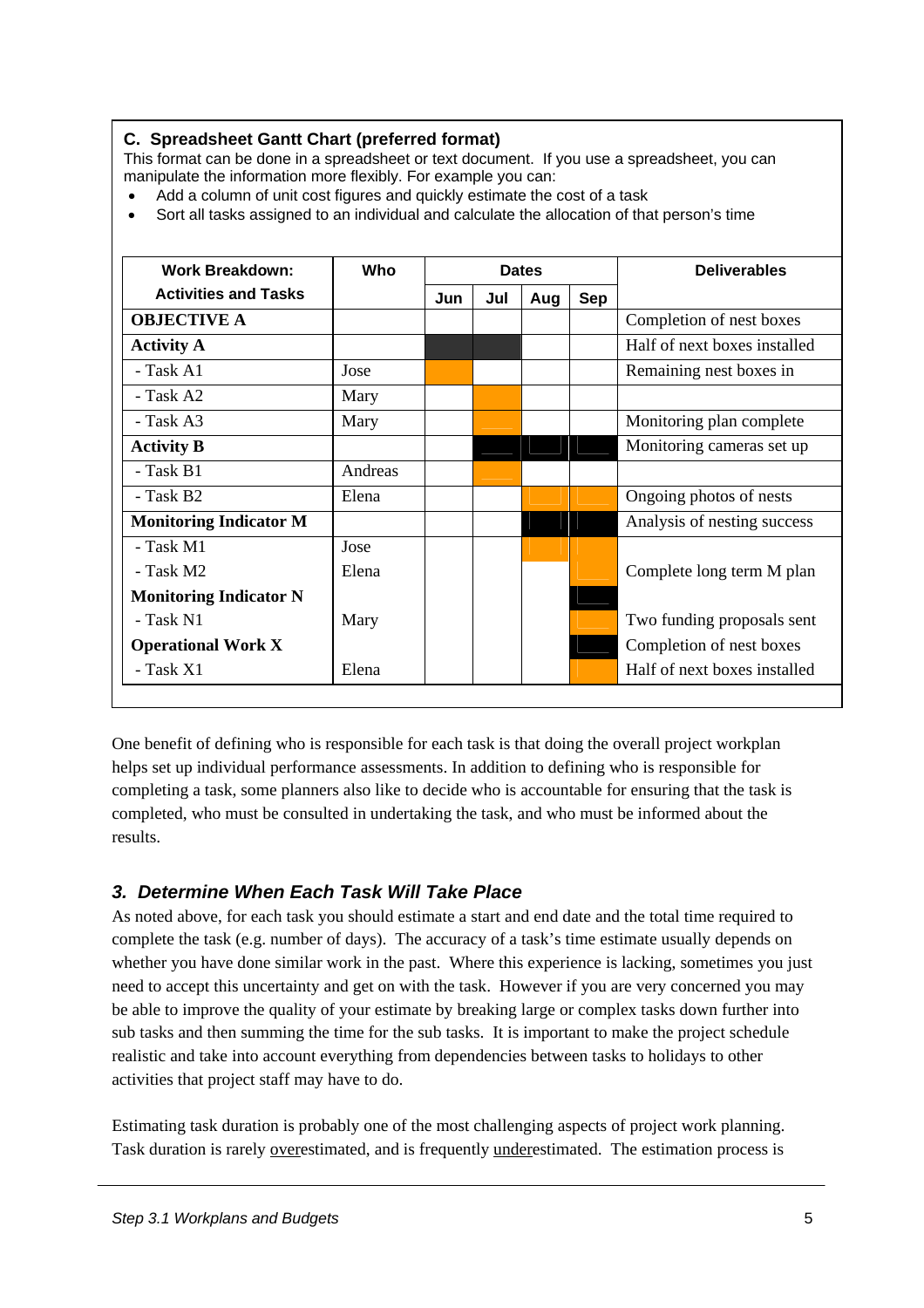<span id="page-7-0"></span>complex because activity duration can be impacted by many variables such as staff availability, funding availability, technical capacity, unexpected events, individual productivity, and problems during the implementation of a project.

When estimating the duration of a task, past experience is your greatest advantage. When building a project schedule, project managers should take into account staff absences, holidays, meetings, and related issues. No staff member is 100 percent productive every hour of the workday. If a scheduled task assumes 100 percent productivity, the schedule rapidly falls apart. A successful schedule builds these types of factors into the duration estimates. An accepted rule of thumb for estimating effort is that staff typically spend two-thirds of their time on productive tasks, while the remaining time is taken up with meetings, unplanned work, or other distractions.

A common technique to estimate task duration is to base estimates on a similar scope of work. Past project data can be used successfully to improve estimates and therefore project performance on deliverables. If historical data does not exist, seek the advice of others who have completed similar tasks. It is also good practice to consult the staff who will be assigned the work for their estimates.

#### *4. Estimate Costs for Each Task*

As you develop each task, you should also estimate the monetary cost of completing the task as well as describe any other required resources. There are essentially four major types of costs associated with any activity:

- Labour
- **Materials**
- Other direct costs (travel, telephone etc.)
- Indirect costs (i.e. overheads office rental, utilities, administrative costs)

For most tasks in conservation projects, the largest expense will be labour – either staff, consultants or partners – which is why it is important to identify who is responsible and estimate how long each activity will take before estimating the financial cost. You need to judge on a per project basis how accurately you need to identify and allocate costs at the task level. Usually it is useful to have reasonable estimates in place to help you produce budgets, but don't make it a long exercise.

### *5. Complete the Workplan*

Once you have completed the details for your first tasks, repeat Steps 1-4 for the rest of the action items in your action plan, monitoring plan, and operational plan as needed. In addition to the basic information columns for each task shown in Box 1, some teams find it helpful to track other items including:

- Description of deliverables expected
- Dependencies and assumptions
- Priority and importance of a task
- Skills needed for a task
- Percent of an individual's time allocated to a task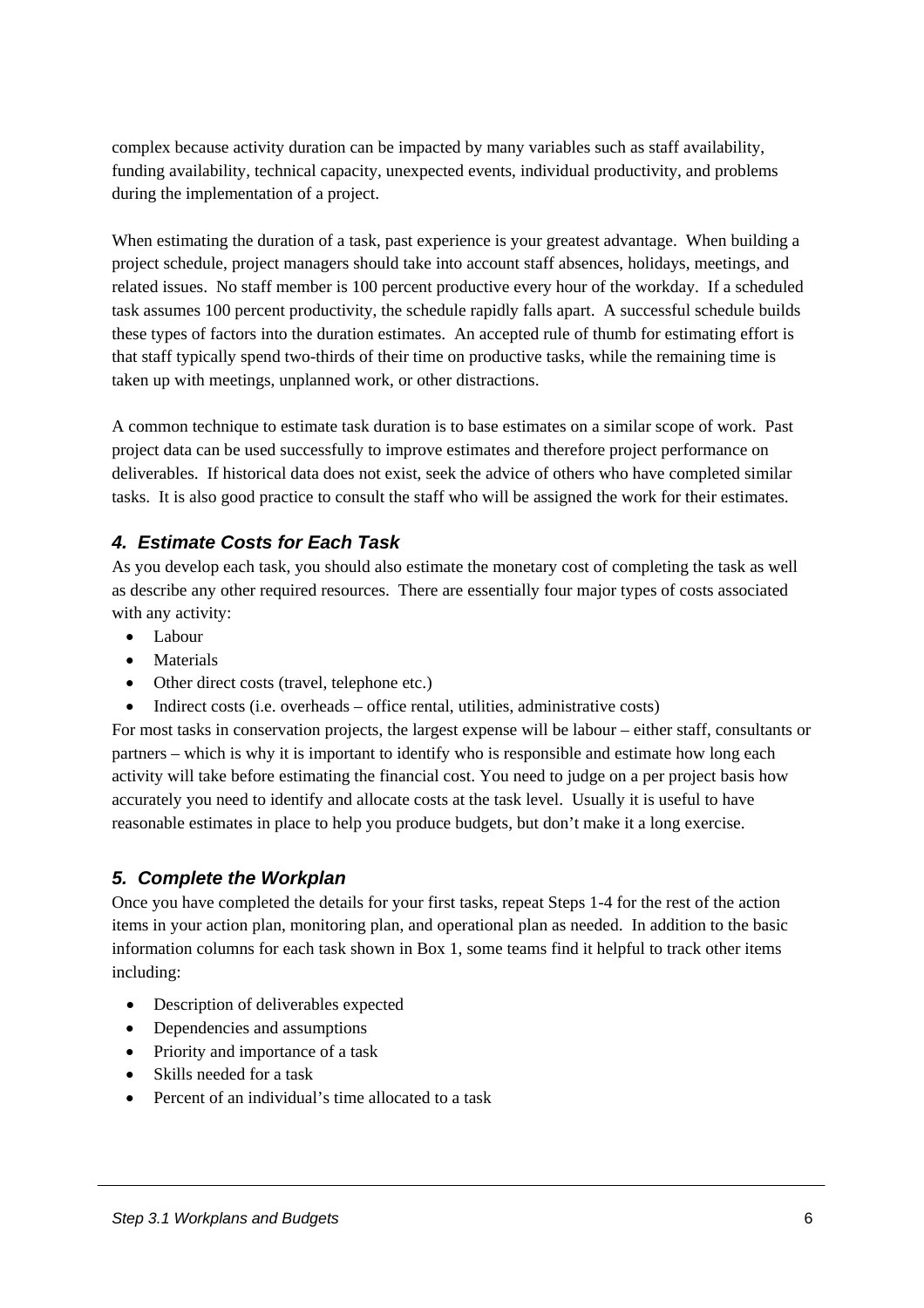#### <span id="page-8-0"></span>*6. Review and Revise Your Workplan on a Regular Basis*

As stated above, if a workplan is truly being used to guide a project's activities, the project team should be consulting it on a weekly basis. It is also good practice to make time to formally review and revise your workplan at monthly, quarterly, or at least six-month intervals.

#### **Box 2. A Note About Project Planning Software (e.g. MS Project)**

There are a number of software packages on the market that are specifically designed to help with project schedule preparation and tracking. The most commonly used is Microsoft Project, which is relatively expensive to purchase, but is supported with many third-party guidance books. WWF has a limited number of licenses for MS Project, and WWF-US can support its use in the field.

A similar, and freely available project management software package is [Openworkbench.](http://www.openworkbench.org/) This package is simpler than MS Project and shares many features. It has the advantage of being free, but has limited guidance and training tools.

Once you become familiar with such software, it can be quite useful, although the details involved in MS Project make it quite cumbersome and time consuming to use. These software tools can generate a range of useful reports for both financial reporting and resource allocation. However, there are potential downsides that you should at least consider before adopting the software:

- **Steep Learning Curve** Most if not all project planning packages can be somewhat difficult for new users to master and use efficiently, unless you have access to training or WWF support.
- **Sharing Workplans With Others** If you use the software, will all the relevant people (staff and donors for example) be able to view and edit the plan? The majority of team members need to be able to see the project plan and use the information that it holds (for example to produce their own individual plans). Will they be trained and equipped to do this?
- **Making Things Too Complex** Project planning software is primarily built for managing construction projects, manufacturing processes, and other major business or government programmes. In many of these programmes, you have dozens of similar workers doing similar tasks – for example, pouring asphalt or writing software code. As a result, you can use the critical path analysis features of the software to find the optimum project plan. In most conservation projects, however, we tend to have small teams in which specific individuals do many different tasks over the course of a week or month. This makes it harder to use all the features of the software – indeed, it can be hard to use the software to capture non-continuous tasks. Unless you know what you are getting into, it is probably worth you testing out the software first. Far more people in WWF have been trained in MS Project than actually use it.

One other option that will be available in the near future is Miradi software which is being designed specifically to help in the implementation of the WWF Project and Program Standards and other related conservation planning programs. You can find out more at [www.Miradi.org](http://www.miradi.org/).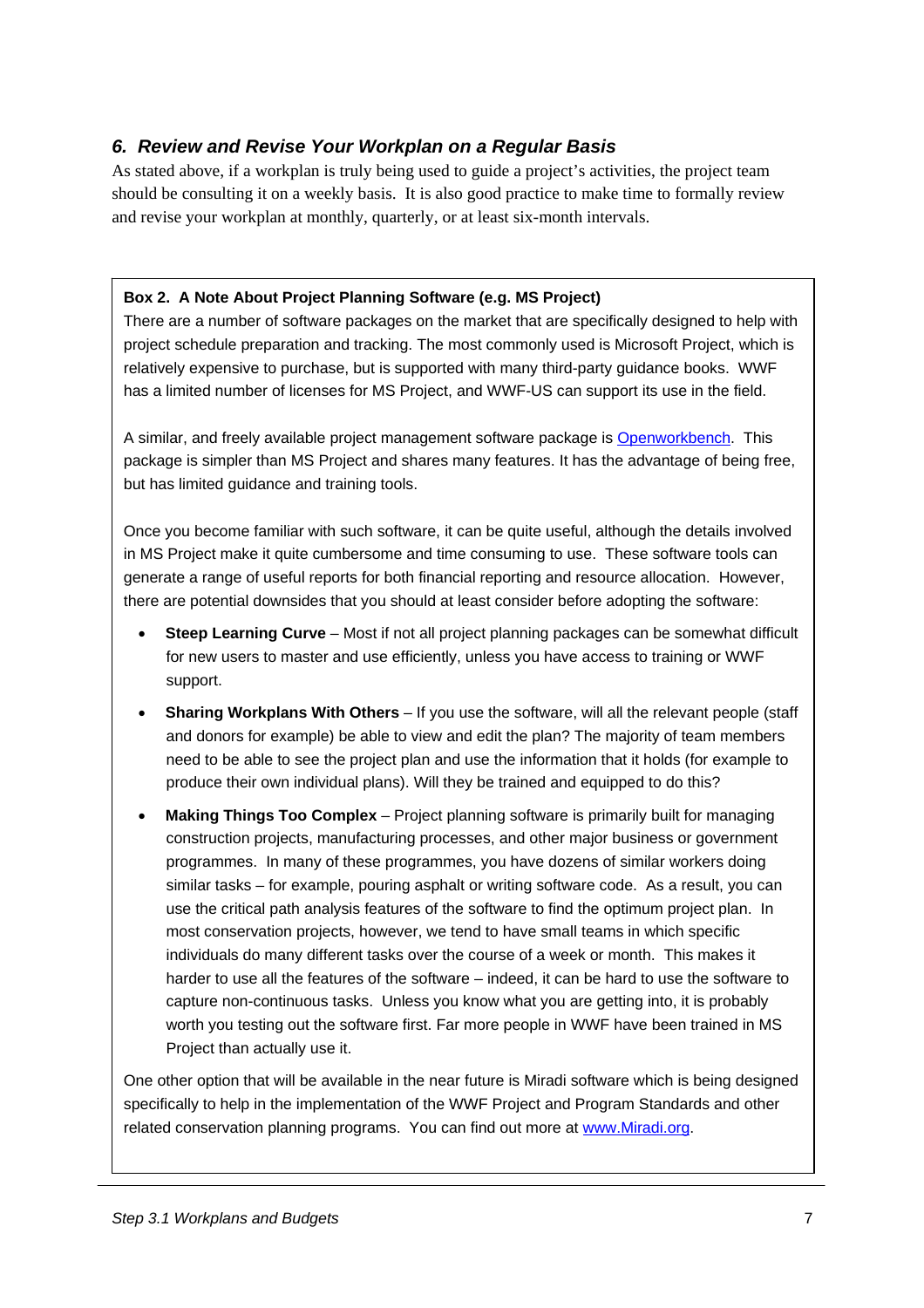## <span id="page-9-0"></span>**What Are Budgets?**

Once you have developed a workplan for your project with expected costs, the next step is to prepare a budget that reflects the costs and resource needs for carrying out the project over the same time period. As noted with workplans, the time period for a detailed budget is often annual and coincides with your programme or national office's fiscal year and regular planning and budgeting cycle. However for multi-year projects, budget estimates for subsequent years are made, based on an extrapolation of the first year budget. This enables multi-year contracts to be agreed and supports longer-term planning. Workplans and budgets can be developed for a shorter time frame as well, depending on your specific needs.

In Step 2.3, as part of developing your project's Operational Plan, you will have prepared some level of financial estimates for your project. Using those overall cost estimates, and those in your annual workplan, you can prepare a detailed shorter-term budget (usually 1-5 years) for the whole of the project or just a part of it.

Note that the term "budget" is widely used and can serve several different purposes, as follows:

- An annual project budget can reflect an annual project workplan, as noted above.
- A project budget can be prepared for the full project or programme if it is planned for a longer time period than the workplan e.g. to support a multi-year contract.
- A project budget can be suited to a specific funding proposal for an external donor (such budgets are often prepared according to specific criteria or formats of the funder).
- An office budget is prepared each year for your entire Programme Office or National Organization, a portion of which may include your specific project or workplan.

As a general rule, however, it is good practice to develop an overall budget for your project and to then present the relevant parts of it to the appropriate audiences. Depending on the purpose, financial information in budgets can be organized in different ways:

- By objectives and activities These budgets help you estimate the cost of individual actions
- By accounting codes These budgets provide information needed by financial managers
- By funding source These budgets show where money is coming from.

For details of the standard WWF budgeting and reporting timings, see the [Table of Project Reporting](https://intranet.panda.org/documents/document.cfm?uFolderID=52860&uDocID=54603) [Cycle](https://intranet.panda.org/documents/document.cfm?uFolderID=52860&uDocID=54603) within the Operational Network Standards.

## **Why Budgets Are Important**

Preparing a detailed budget for your workplan or project may seem tedious for very busy field managers and staff, but it is among the most important steps you need to take to ensure full and successful implementation of your project. An accurate budget will help you and your team:

- Understand the full costs of your project in the workplan timeframe:
- Ensure that your team understands the demand for resources and has access to all needed resources for completion of the project;
- Provide a basis for proposal development and fund raising: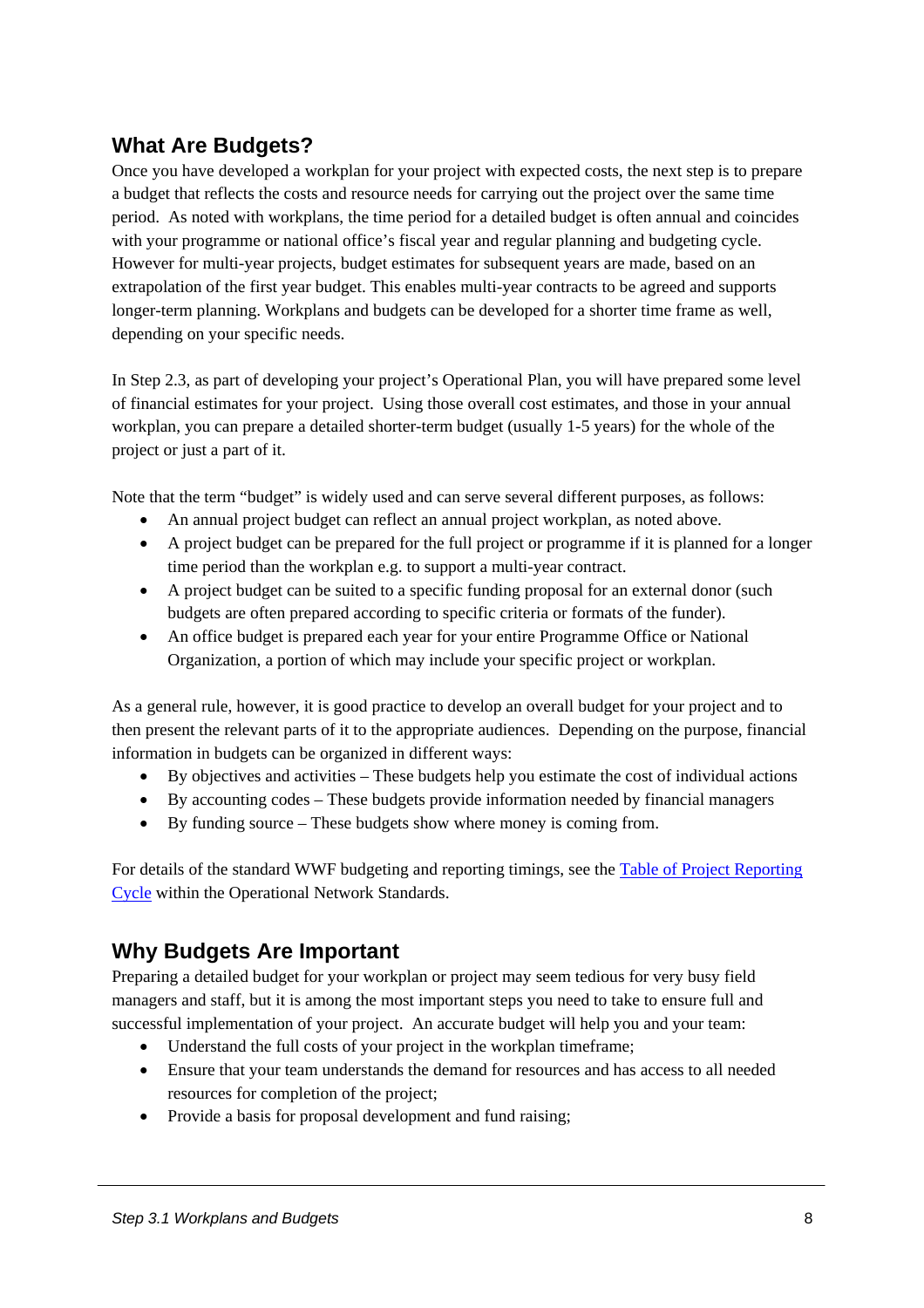- <span id="page-10-0"></span>• Understand any gaps between expected expenditures and needed income, in enough time to raise additional resources or take corrective action;
- Create a baseline against which your team can monitor performance and results; and
- Increase transparency for your donors and other stakeholders.

Without a well-prepared budget, even the most detailed strategies, activities and workplans do not provide your team with a full understanding of your project's costs and resource needs or the basis from which to raise needed funds.

## **When to Develop and a Budget**

Initial budgets should be completed along with your workplan and then updated on a regular basis.

### **How to Develop and Use a Budget**

The WWF Standards of Project and Programme Management specify that your team should prepare a workplan and associated budget for the reasons stated above. The basic steps in preparing a budget are described briefly here, but more detailed guidance on preparing a budget is provided as part of the WWF Operations Standards. Click here for the [WWF Recommended Budget Template](https://intranet.panda.org/documents/document.cfm?uFolderID=52864&uDocID=54613) (guidance on using the template is provided). In the near future, under the Operations Standards, you will also find a budget checklist and sample templates for preparing more project-specific budgets.

Developing a budget involves going through the following steps.

- 1) Confirm the timeframe and format for the budget
- 2) List, cost and group the resources needed
- 3) Include cost recovery
- 4) Balance the budget
- 5) Review and revise the budget on a regular basis

It is assumed that you have already developed a detailed workplan (Step 3.1 above) and some level of financial estimates as part of your [Operational Plan \(Step 2.3\).](https://intranet.panda.org/documents/folder.cfm?uNC=28058016&uFolderID=60980) In some cases, such as starting the second phase of an existing project, it is possible to draw up a good budget with minimal information about future workplans if there is good information about running costs in the recent past and no significant changes are foreseen in the type or level of activity. However, these situations are rare, and it is good practice to refine the plan of action to the point where it is relatively easy to envisage the required resources.

#### *1. Confirm the Timeframe and Format for the Budget*

As stated above, budgets can be for different timeframes and purposes. Typically for multi-year projects, you should aim for a detailed and accurate budget for the first year of the project and prepare budget estimates for subsequent years, based on an extrapolation of the first year budget. Alternatively you may be preparing an annual budget only.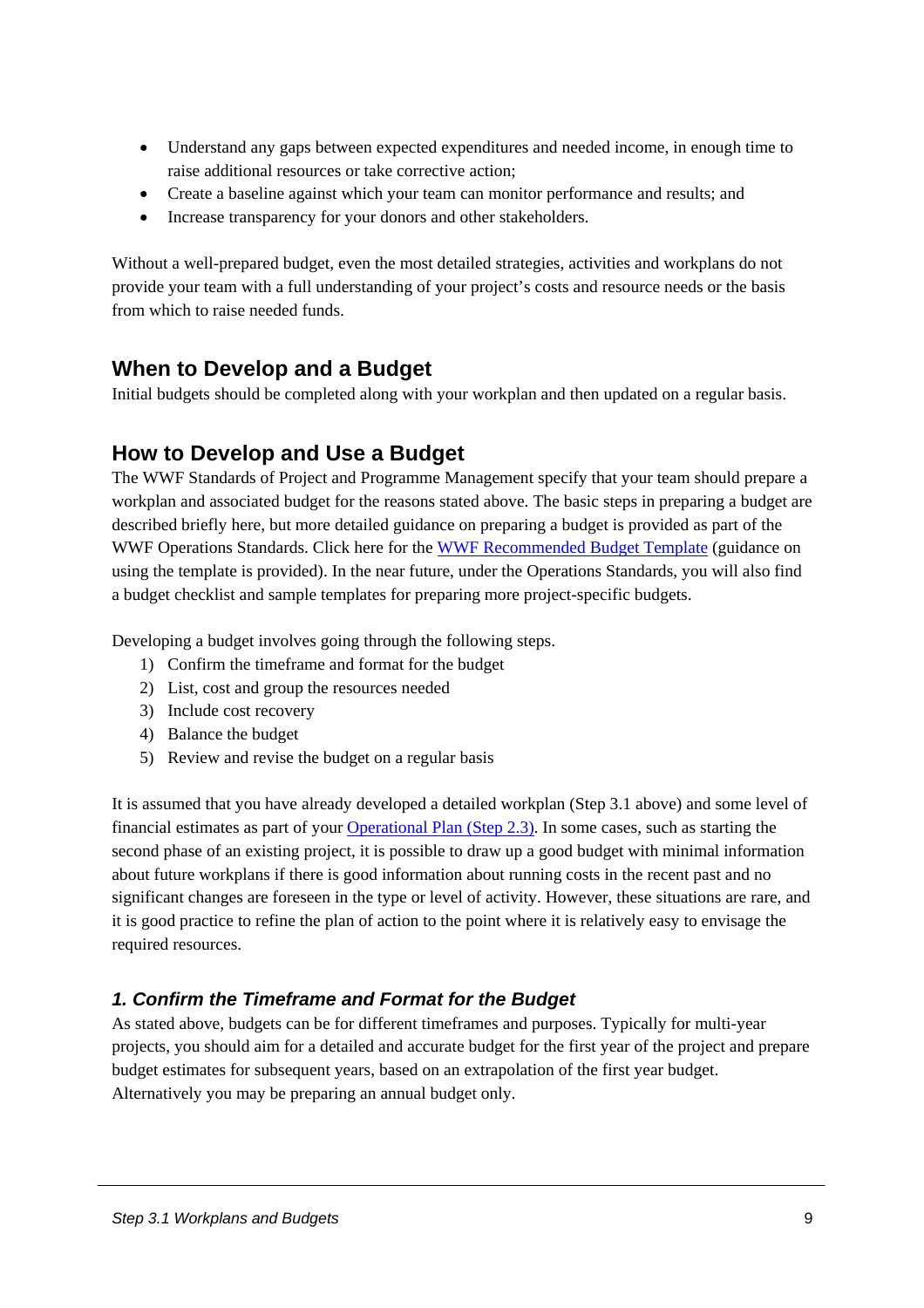<span id="page-11-0"></span>Regarding format for the budget, for internally funded projects you should use the [WWF](https://intranet.panda.org/documents/document.cfm?uFolderID=52864&uDocID=54613)  [Recommended Budget Template.](https://intranet.panda.org/documents/document.cfm?uFolderID=52864&uDocID=54613) This will ensure that you use the same format for your budget as you will use for your financial reports. However, where external donors are involved, there may be specific format requirements – in some cases external donors will accept WWF formats. For further guidance relating to GAA proposals, see the [GAA Proposal Development Process Standard.](https://intranet.panda.org/data/downloads/10177/gaaproposaldevtprocessstandard.doc)

#### *2. List, Cost and Group the Resources Needed*

Based on your detailed workplan (Step 3.1 above) and any previous financial estimate produced as part of your Operational Plan (Step 2.3), you should list and cost the resources required to carry out the activity. If your workplan has been developed to an appropriate level and lists the units of staff time and other resources required to complete a specific task, it should be relatively easy to do this assuming you know what each unit costs. There is no need to replan, but take the opportunity to ensure all the costs have been included and make your cost estimates as accurate as you can.

For example:

- Staff costs: What level of project leader, technical, project administrators and other staff is required in terms of qualifications, age, experience? Will all these staff be full time or part time?
- Physical resources: What office space, vehicles, computers, phones etc. will be required?

This is likely to be an iterative process where you discuss your progress with colleagues (including finance and project administration staff) and amend the budget based on their comments. Some large items of cost will be easy to budget as lump sums, such as salary costs. Others may be harder, such as stationery, and estimates will have to be made. If you are using a spreadsheet program, it can also be helpful to write your budget using formulas so that you can change one parameter (for example one person's salary rates) and have it reflected in the overall budget totals.

You should then group the costs into like items (salaries, consultants' fees, travel, etc.) and present the figures in the required budget template. The [WWF Recommended Budget Template](https://intranet.panda.org/documents/document.cfm?uFolderID=52864&uDocID=54613) is structured to help ensure that a unit cost basis of budgeting is applied and the components of each budget line are identified. It can be used for small projects with one activity or large programmes with up to 12 major activities. The template is structured as follows:

- A worksheet for each project activity;
- Each project activity split by category of costs.

Generally the activities in the budget template should correspond to the major activities in your workplan, because it is useful to present and control them separately. In turn, these activities will usually correspond to the major activities/ strategies in your action plan. Central project management costs (such as research, monitoring, evaluation and lesson learning) are often grouped as a separate section of the budget.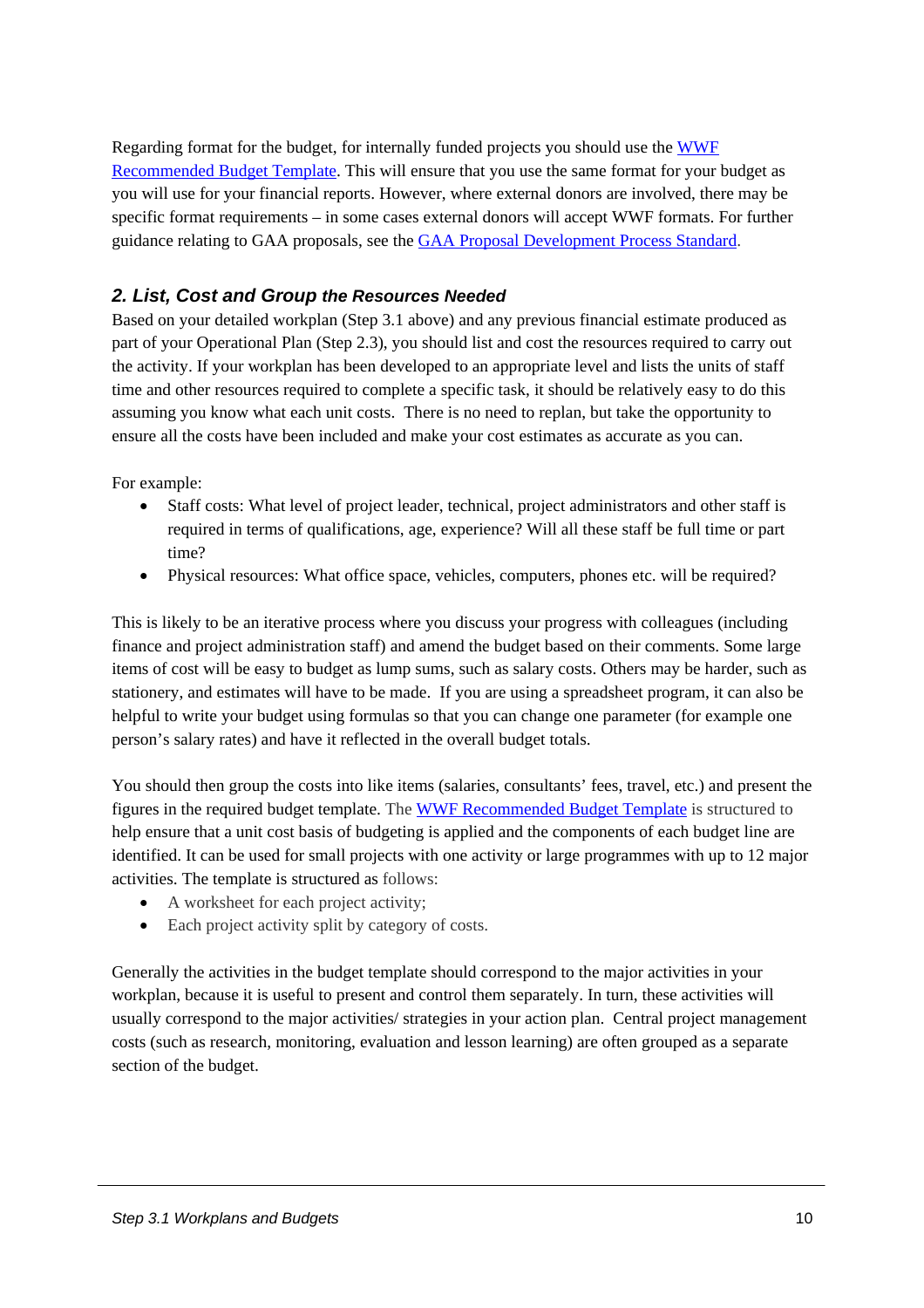#### <span id="page-12-0"></span>*3. Include Cost Recovery*

When you prepare a budget, another WWF requirement is to incorporate the WWF cost recovery percentage – or management fee – (12.5%) in your costs so implementing offices can recover some indirect costs. Indirect costs are the costs of those functions which will be carried on by the organisation regardless of whether the project is implemented and are allocated to the project because the project would not be able to function properly without them. Examples of indirect costs include project administration, finance services, and office space. It is very important to apply this 12.5% cost recovery fee in your project so that:

- Consistency is ensured across the WWF Network by applying a standard method for projects funded by WWF Network Donors;
- Implementing Offices recover both direct and indirect costs:
- Your budget is transparent because you have clearly defined:
	- o Which costs are charged directly;
	- o Which costs are recovered via the Management Fee.
- It reduces the co-existence of multiple Cost Recovery methods within implementing offices by aligning WWF Cost Recovery practices to methods generally accepted by GAA partners. *NB: Primary Donors restrictions always prevail.*

You can find further guidance on this in the [Cost Recovery Standard](https://intranet.panda.org/documents/folder.cfm?uFolderID=59003) available on Connect.

#### *4. Balance Your Budget*

You then need to make sure the project has a balanced budget, where the budgeted costs are covered entirely by funds available. If the income for the activity is known with certainty, this is simply a matter of ensuring that the amount of secured income will be sufficient to cover the budget, bearing in mind matters such as the timing of costs and receipts and exchange rate differences. An income worksheet is provided in the WWF Budget Template. If it is not known where the income will come from, it is important to find a secured source of funding before starting to spend funds (click here for [basic guidance on Fund Raising\)](https://intranet.panda.org/documents/folder.cfm?uFolderID=60982&ticket=ST-25717-eTe226HeE4CdgBcsY49y).

WWF also provides a number of other financial and operational guidance and tools, some of which are required for programmes and national offices. Box 3 lists these documents and tools, the person in your office generally responsible for using them, and indicates where programme staff and operations staff need to collaborate.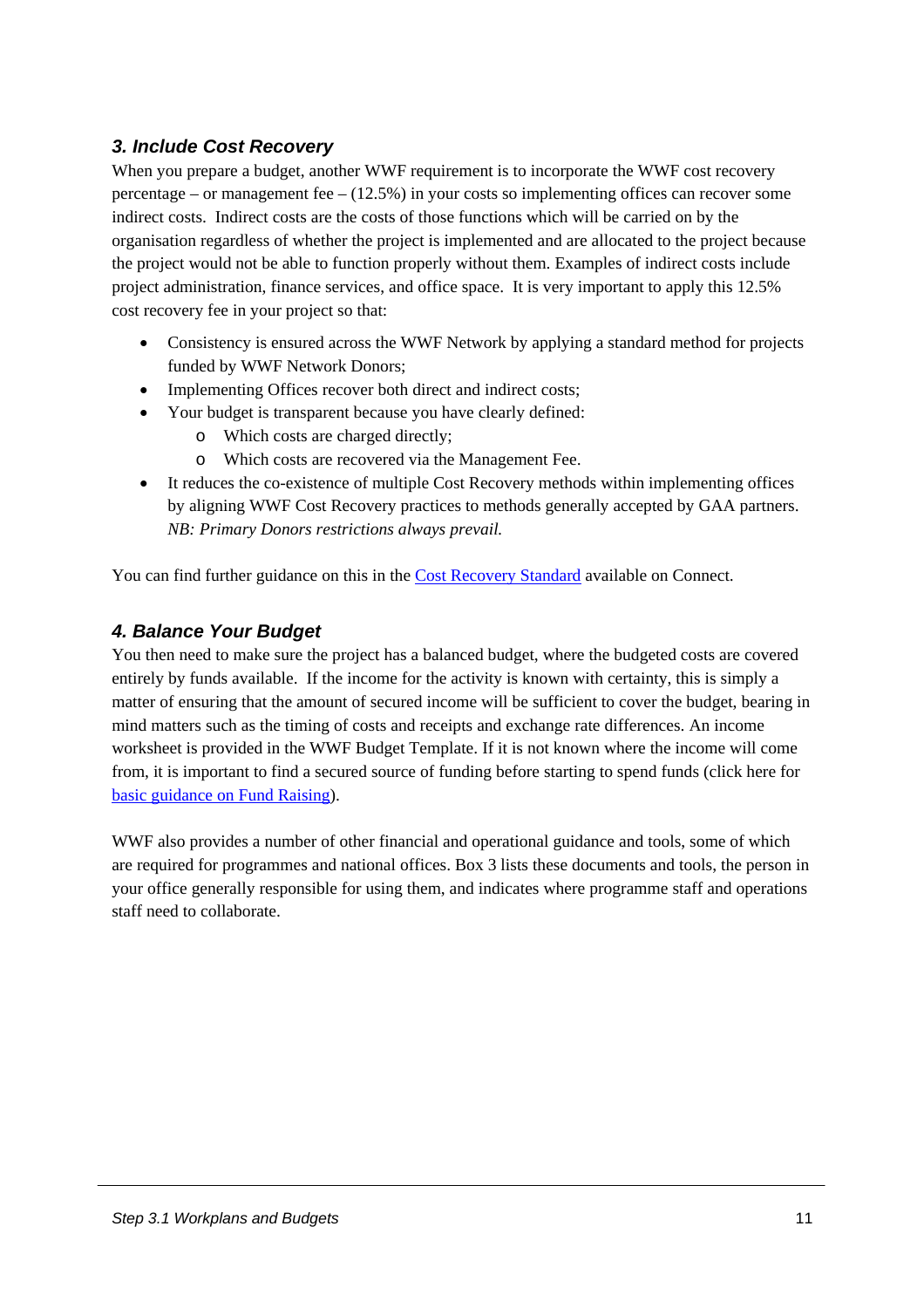#### **Box 3. Roles and Responsibilities for Financial Resource Requirements**

Financial management is not a task that should be performed only by finance or administrative staff; nor is it wholly the responsibility of the project team or leader. Rather, efficient financial management is the result of a continuous and open collaboration between project and finance staff. The following table shows how responsibilities should be distributed between these key staff.

| <b>Task</b>                                                                                     | <b>Project Executant + Other Project Team Members</b>                                                                                                                                                                                                                                                                                                                                      | <b>Finance &amp; Administration Staff Members</b>                                                                                                                                                                                                                                                                                           |
|-------------------------------------------------------------------------------------------------|--------------------------------------------------------------------------------------------------------------------------------------------------------------------------------------------------------------------------------------------------------------------------------------------------------------------------------------------------------------------------------------------|---------------------------------------------------------------------------------------------------------------------------------------------------------------------------------------------------------------------------------------------------------------------------------------------------------------------------------------------|
| <b>Budgeting</b>                                                                                | Prepare Budget                                                                                                                                                                                                                                                                                                                                                                             | - Assist with Budgeting<br>Establish new budget numbers, assists in<br>preparation of budget projections, spending<br>plan, final budget and modifications into system                                                                                                                                                                      |
| <b>Project Proposal</b>                                                                         | - Submit project proposal to donor(s)<br>Implements appropriate start-up activities                                                                                                                                                                                                                                                                                                        | Approve budget before submitted to donor(s)                                                                                                                                                                                                                                                                                                 |
| <b>Contract Work/</b><br>Order goods                                                            | Ensure resources included in workplan and budget<br>- Hire project staff according to local HR policies<br>Monitor subcontractors program responsibility                                                                                                                                                                                                                                   | Prepare contracts and purchase orders<br>Monitor subcontractors fiscal responsibility                                                                                                                                                                                                                                                       |
| <b>Compliance</b>                                                                               | - Review and understand WWF policies and<br>standards regarding HR, finance, accounting, IT,<br>procurement, etc.                                                                                                                                                                                                                                                                          | - Serves as a resource for interpreting policies<br>and procedures                                                                                                                                                                                                                                                                          |
| Project<br><b>Payments</b>                                                                      | - Approve bills (work done satisfactorily, goods<br>received)                                                                                                                                                                                                                                                                                                                              | Prepare and execute payment orders                                                                                                                                                                                                                                                                                                          |
| Ongoing<br><b>Forecast &amp; Cash</b><br><b>Flow</b><br><b>Management</b>                       | - Inform Project Administrator or Finance Staff of<br>changes in workplan.<br>Monitor impact on cash flow and forecast for the<br>year<br>Review financial reports. Contact finance about<br>any discrepancies.                                                                                                                                                                            | - Call and chase donor's funds<br>Book income and expenditure<br>- Watch project cash flow and highlight potential<br>issues/opportunities to project executant                                                                                                                                                                             |
| <b>Financial Data</b><br><b>Analysis</b><br>(Variance Analysis<br>$-i.e.$ "Notes to the<br>R3") | - Analyze quarterly financial data in collaboration<br>with Project Administrator or Finance Staff<br>Check that payments charged to project belong to<br>the project<br>Provide necessary information to explain<br>variances to project administrator or finance staff<br>Agree and follow-up on actions needed<br>Seek Donor's approval for budget revision<br>$\overline{\phantom{a}}$ | - Provide financial results to project executant<br>- Analyze quarterly financial data in collaboration<br>with project executant and/or other project<br>team members<br>Make any corrections to the accounts<br>- Agree on actions needed<br>- Provide explanations to donor(s) through the<br>variance analyzis (i.e. "Notes to the R3") |
| <b>Financial</b><br><b>Reporting</b>                                                            | Review financial reports before submitted                                                                                                                                                                                                                                                                                                                                                  | Produce project quarterly financial reports (R3)<br>Submit R3s to Donor                                                                                                                                                                                                                                                                     |
| <b>Full Term</b><br>Forecasting                                                                 | Draft full term forecast to end of project life                                                                                                                                                                                                                                                                                                                                            | Assist with full term forecast<br>Submit full term forecast to donor                                                                                                                                                                                                                                                                        |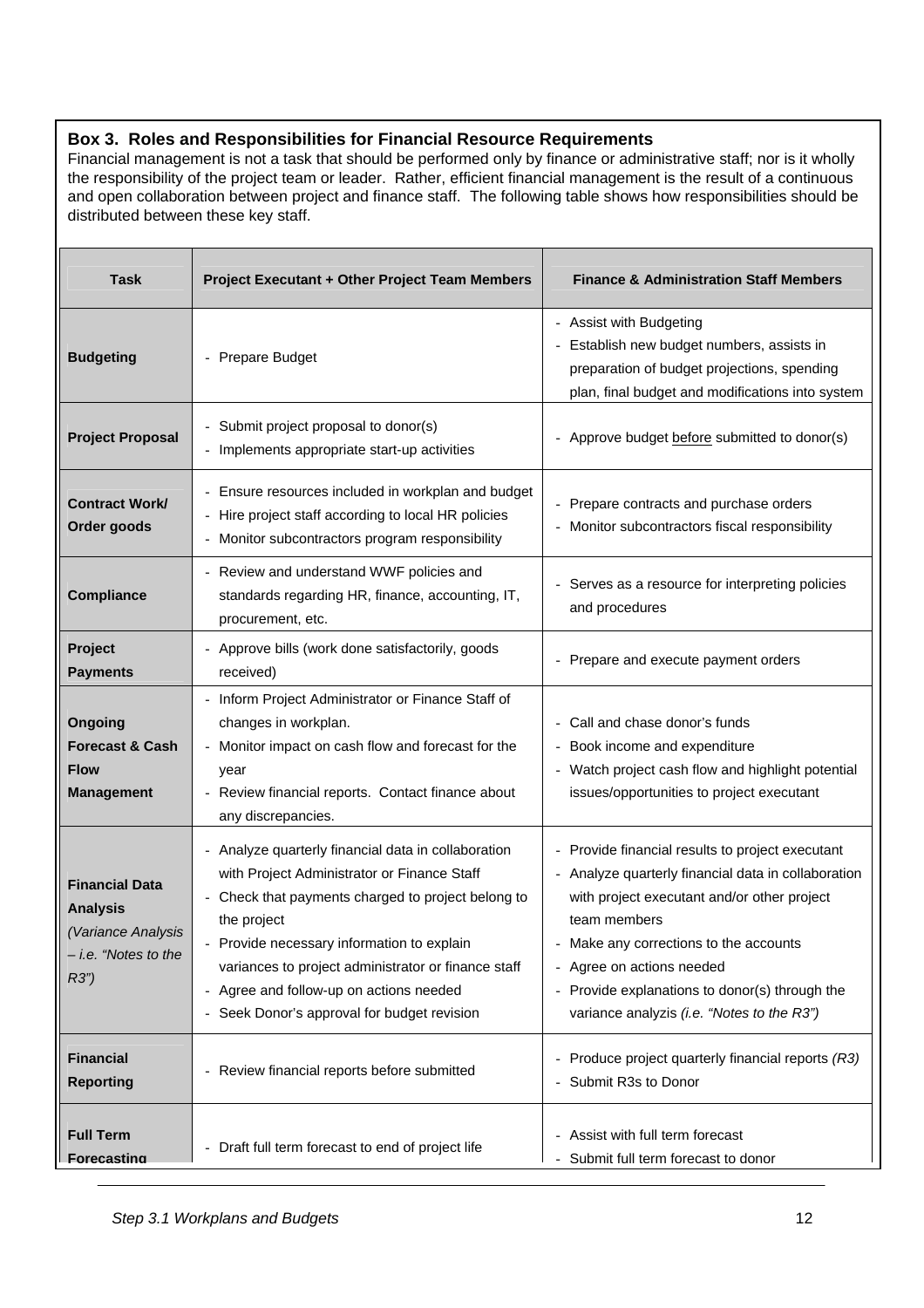#### <span id="page-14-0"></span>*5. Review and Revise the Workplan and Budget on a Regular Basis*

Your workplan and budget will ideally be used to guide your project's activities. As such, your project staff or team should be consulting them on a regular basis (as often as weekly). It is also good practice to formally schedule a review of the workplan and budget with your staff or team at monthly, quarterly, or at least six-month intervals. WWF requires the R3 financial report to be prepared and submitted quarterly, which would be a reasonable period for project review. You will want to keep your original workplan and budget as a baseline of your original thinking, but to also produce updated versions to reflect how your thinking has changed and evolved.

Workplans must be followed, updated and maintained to reflect an accurate picture of your project's current status. In a multi-year project, you should produce a new workplan as part of your annual planning cycle. A completed workplan guides project activities and acts as the basis for preparing both a project budget and a monitoring and performance assessment (see [Analyzing Operational and](https://intranet.panda.org/documents/folder.cfm?uFolderID=60987)  [Financial Performance \(Step 4.3\)](https://intranet.panda.org/documents/folder.cfm?uFolderID=60987) and [Adapting Your Plans \(Step 4.4\)](https://intranet.panda.org/documents/folder.cfm?uFolderID=60988)).

Some offices and programme teams use a "rolling review," in which they carry out a WWF-required quarterly review and forecast, but this forecast is always projected a full 12 months forward. This way, the manager of a multi-year project always knows the next 12 month's needs for staff and other resources and always knows the projected project activities, deliverables and needs for any potential funder's cycle. In practice, external donors often make grants for 12 month periods that do not coincide with WWF's fiscal year.

## **Overarching Lessons for Workplans and Budgets**

A few final thoughts as you develop your workplan and budget:

- Part of the art of project design is to make only as detailed a workplan and budget as you need to be effective in your work. Keep your workplans as simple as possible, and avoid "planning paralysis." You want to be sure you get past planning and get into real conservation implementation.
- Maintain a sense of priorities. When producing and implementing plans, be clear about which tasks are absolutely critical to the success of the project and which can be delayed or changed if funding comes up short or other circumstances change.
- Involve the whole team in planning, or at least in reviewing the plans. Ensure team members commit to their tasks, including how long they will take.
- Build the skills of all team members to understand strategic activities, define deliverables and needed tasks, and implement plans. It is an important management skill that requires practice.
- Nothing ever goes exactly according to plan. Regular dialogue is needed within your office and with donors in order to openly share information about the foreseeable future and adapt plans accordingly.